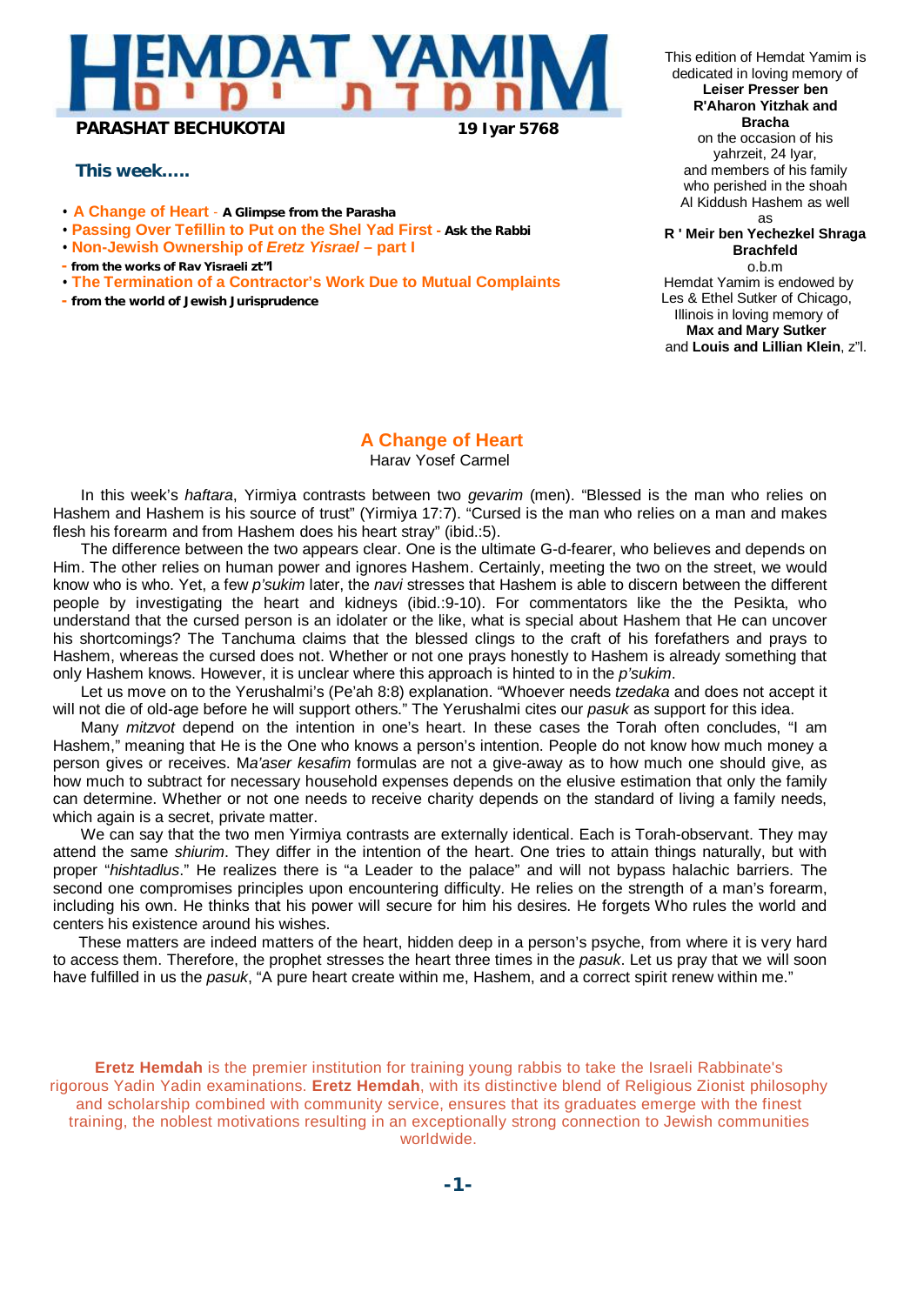



**Question:** Is it true that if one picks up his *tefillin shel rosh* before his *shel yad* that he should put the *shel rosh* on first? How does this affect the order of *berachot*?

**Answer:** What you apparently heard is not correct according to the consensus of opinions. Let us examine the issues and see where the concept you have heard of does apply.

The *gemara* (Yoma 33a) explains some of the order of service in the *Beit Hamikdash* based on a rule called *ein ma'avirin al hamitzvot* (we do not pass over *mitzvot*). In other words, if one plans to do two *mitzvot*  and one presents itself to him before the other, he should do the immediate *mitzva* before the other one. Rashi (ad loc.) says that this is derived from the *pasuk* that one should guard the *matzot* from waiting around and becoming *chametz*, which can also be read as teaching that no *mitzva* should be "passed over" and thus "put on hold." There is a dispute whether this concept is from the Torah or is rabbinic, but either way, it plays a role in various cases.

The *gemara* (ibid. 33b) says approximately as follows: because of *ein ma'avirin*, "passing over the *tefillin shel yad* for the *tefillin shel rosh* is forbidden." Rashi explains that since one comes to his arm before his head, he should lay the *shel yad* first. Based on this, one might suggest that if someone picked up the *tefillin shel rosh* first, he should put it on before the *shel yad*. However, several *Rishonim* posit that the *gemara* cannot be understood this way for the following reason.

The *gemara* (Menachot 36a) says that the *tefillin shel yad* should be put on before the *shel rosh* because the Torah mentions the two *tefillin* in that order. The *shel rosh* should even be taken off first so that it not remain on the body alone. Tosafot (ad loc.) is bothered by the above *gemara* (Yoma 33a). Why does it need the rule of *ein ma'avirin* to explain why the *shel yad* should not be passed over if it is anyway supposed to be put on first? The first answer is that the *gemara* is instructing not to put the *shel yad* deeper into the *tefillin* bag than the *shel rosh*. This is because it would force him to pass over the *shel rosh* to put on the *shel yad*, which compromises the issue of passing over *mitzvot*. Tosafot's premise, which is accepted as halacha (Shulchan Aruch, Orach Chayim 25:6), is that *ein ma'avirin* does not justify putting the *shel rosh* on before the *shel yad* (against what you heard). The question about *berachot* should thus not arise in this context. If an Ashkenazi mistakenly puts on the *shel rosh* (presumably with the *beracha* of "*al mitzvat tefillin*,") he would make the *beracha* of *l'hani'ach tefillin* when putting on the *shel yad*.

A similar application, where *ein ma'avirin* does apply, is in regard to the order of *tallit* and *tefillin*. Our practice is to put on a *tallit* before *tefillin* (see Beit Yosef, OC 25 who cites reasons for this, including that *tzitzit*, which is worn everyday, is more common (*tadir*) and therefore comes first). However, if when one reached into his *tallit/tefillin* bag he grasped the *tefillin*, he would have to put the *tefillin* on first because of *ein ma'avirin*. (The level of contact with the *tefillin* that gives it precedence over the *tallit* is a matter of disputesee Magen Avraham 25:1; Mishna Berura 25:3). Why does *ein ma'avirin* takes preference regarding *tallit* and *tefillin* and not regarding *tefillin shel yad and shel rosh*? *Tallit* and *tefillin* is an example of two independent *mitzvot* (even though they often overlap), in which case *ein ma'avirin* is unimpeded from setting precedence. However, regarding *tefillin*, where the Torah instructs the way the two are to be preformed in tandem, a general rule of precedence, such as *ein ma'avirin*, does not alter the proper performance.

Other applications of *ein ma'avirin* are beyond our present scope.

*"Living the Halachic Process" - We proudly announce the publication of our first book in English. "Living the Halachic Proces" a selection of answers to questions from our Ask the Rabbi project. A companion CD containing source sheets for the questions is also available. In honor of the book's debut we offer it at the special rate of \$20 (instead of \$25). Contact us at [info@eretzhemdah.org](mailto:info@eretzhemdah.org)*

Have a question?..... e-mail us at **[info@eretzhemdah.org](mailto:info@eretzhemdah.org) -2-**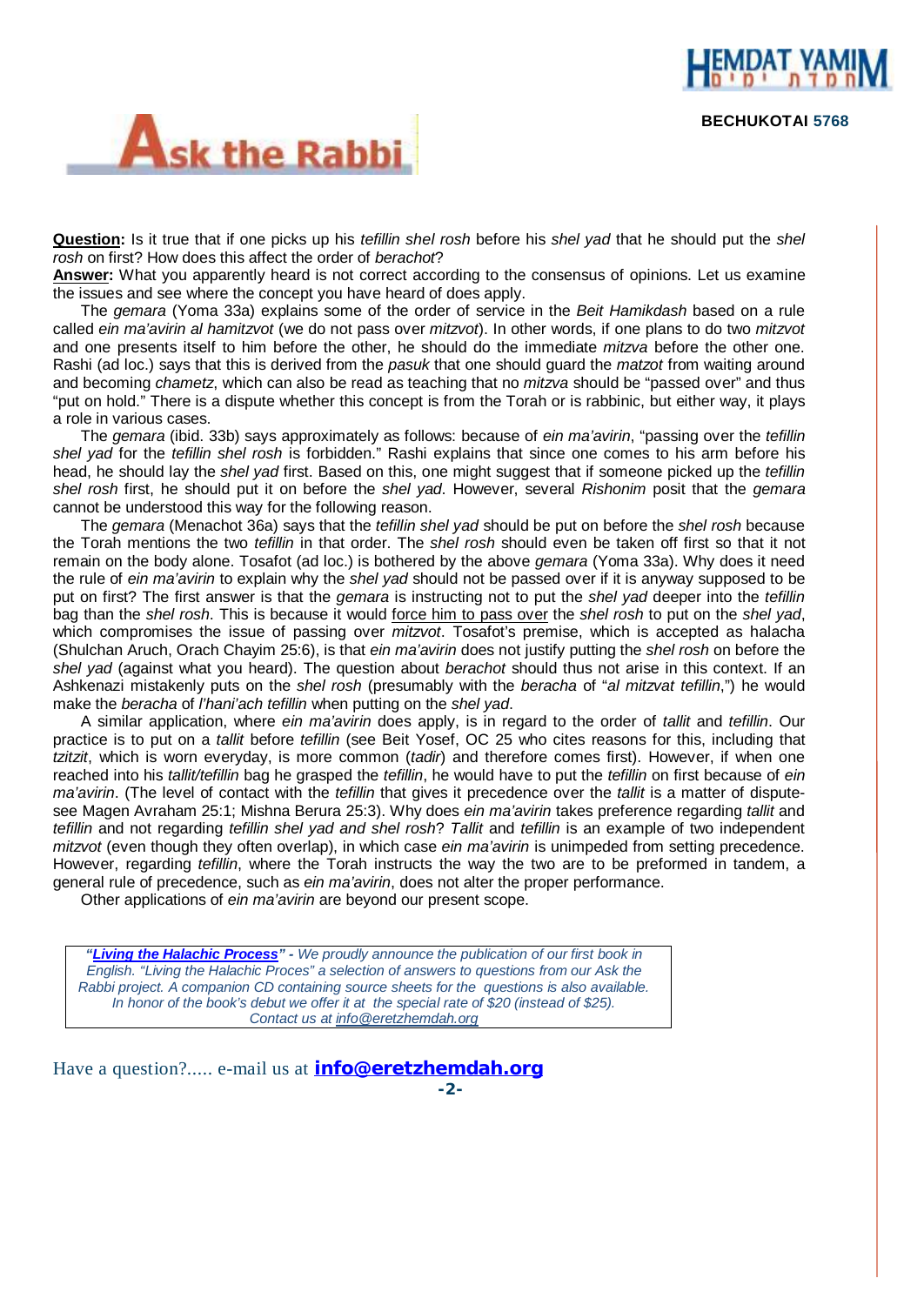

 **BECHUKOTAI 5768** 



## **Non-Jewish Ownership of** *Eretz Yisrael* **– part I**

(from Eretz Hemdah I, 5)

The *mishna* (D'mai 5:8) states that one can take *ma'aser* from a Jew's produce to exempt a non-Jew's produce or from a non-Jew's produce to exempt a Jew's. This indicates that the *mishna* understands that a non-Jew's produce is *chayav* in *terumot* and *ma'asrot* on the Torah level. This is because if it were only rabbinic, it would be considered, from the perspective of Torah law, taking off from the *chayav* on the *patur* or vice versa, which does not work. The Yerushalmi explains that the above *mishna* follows the opinion of R. Meir, who holds that a non-Jew does not have a *kinyan* (ability to fully acquire) to undo the obligation of *ma'asrot*. R. Shimon, on the other hand, holds that a non-Jew has such a *kinyan*, and, therefore, he does not allow taking *ma'aser* from one on that of the other. R. Meir's opinion is based on the following analysis. Since the *pasuk* compares the ownership of a slave to that of the Land (see Vayikra 25:46), R. Meir learns that just as a non-Jew does not have a full *kinyan* over a slave, so he does not have a *kinyan* over land in *Eretz Yisrael*. R. Elazar B. R. Yossi supports R. Meir's opinion from the *pasuk* (in regard to *yovel*), "The land shall not be sold for eternity" (ibid.:23), which means that it cannot be sold in an absolute manner. The Yerushalmi points out that R. Shimon can counter that this *pasuk*, which prohibits selling land in *Eretz Yisrael*, in an absolute manner, implies that it can be accomplished (improperly).

The second support to R. Meir requires elucidation. After all, we are discussing the impact of a sale to a non-Jew in regard to the laws of *ma'aser*, not the matter of permanent sale. The Megillat Esther (to Sefer Hamitzvot, Lo Ta'aseh 227) explains based on the Rambam's understanding that the prohibition of selling permanently applies also to a Jew's sale of land to another Jew, if done on the condition that the law of return of land during *yovel* will not apply. This is not R. Meir's source, but it is a hint at his approach that the Torah was concerned that the *kedusha* of the Land not be undone by being sold to a non-Jew. The problem is that at least during the time it is in a non-Jew's possession, it is like a permanent sale, in that it is considered like land in *chutz la'aretz*. Rav Chayim Halevi explains that since we learn that one cannot sell land on a permanent basis, it is not possible that such an acquisition would be able to undo the *kedusha* in regard to *ma'asrot*.

The Yerushalmi's deflection of the application of the idea of no permanent sales is that it is only wrong *l'chatchila* to sell the land permanently but that it would work *b'di'eved*. This seems to contradict the Rambam's (Shemitta V'yovel 11:1) opinion that if one made a condition that the land should not return in *yovel*, it would return anyway. The matter can be resolved based on the Ramban's suggestion that whether or not the sale remains permanently depends on the general *machloket* between Abaye and Rava whether something forbidden that is done takes hold *b'di'eved* (Temurah 4b). The "proof-bringer" and the deflector in the Yerushalmi argue about this point, and the Rambam *paskens* like Rava that a prohibited act does not take effect.

The Ramban himself understands that the prohibition refers to selling land to a non-Jew, so that it would not be returned in *yovel*. According to this approach, the proof is that if a non-Jew were able to remove *kedusha* of the land in regard to *terumot* and *ma'asrot*, it would likewise be possible to make the sale permanent, each of which is not possible according to R. Meir. The Yerushalmi counters that indeed the Torah does not want either change in the Land's status but that either of them could be accomplished, and this is what the Torah warns about.

**Mishpatey Shaul–** A new edition containing unpublished rulings by our late mentor, Maran Hagaon HaRav Shaul Yisraeli zt"l, in his capacity as dayan at the Supreme Rabbinical Court in Jerusalem. The book includes halachic discourse with some of the greatest poskim of our generation. The special price in honor of the new publication is \$15 (instead of the regular \$20).

**Responsa B'mareh Habazak***, Volumes I, II, III, IV, V and VI:* 

Answers to questions from Diaspora rabbis. The questions give expression to the unique situation that Jewish communities around the world are presently undergoing. The answers deal with a developing modern world in the way of "deracheha, darchei noam". The books deal with the four sections of the Shulchan Aruch, while aiming to also take into consideration the "fifth section" which makes the Torah a "Torah of life." (Shipping according to the destination)**Special Price:** 6 volumes of Responsa Bemareh Habazak - \$60 (instead of \$86)